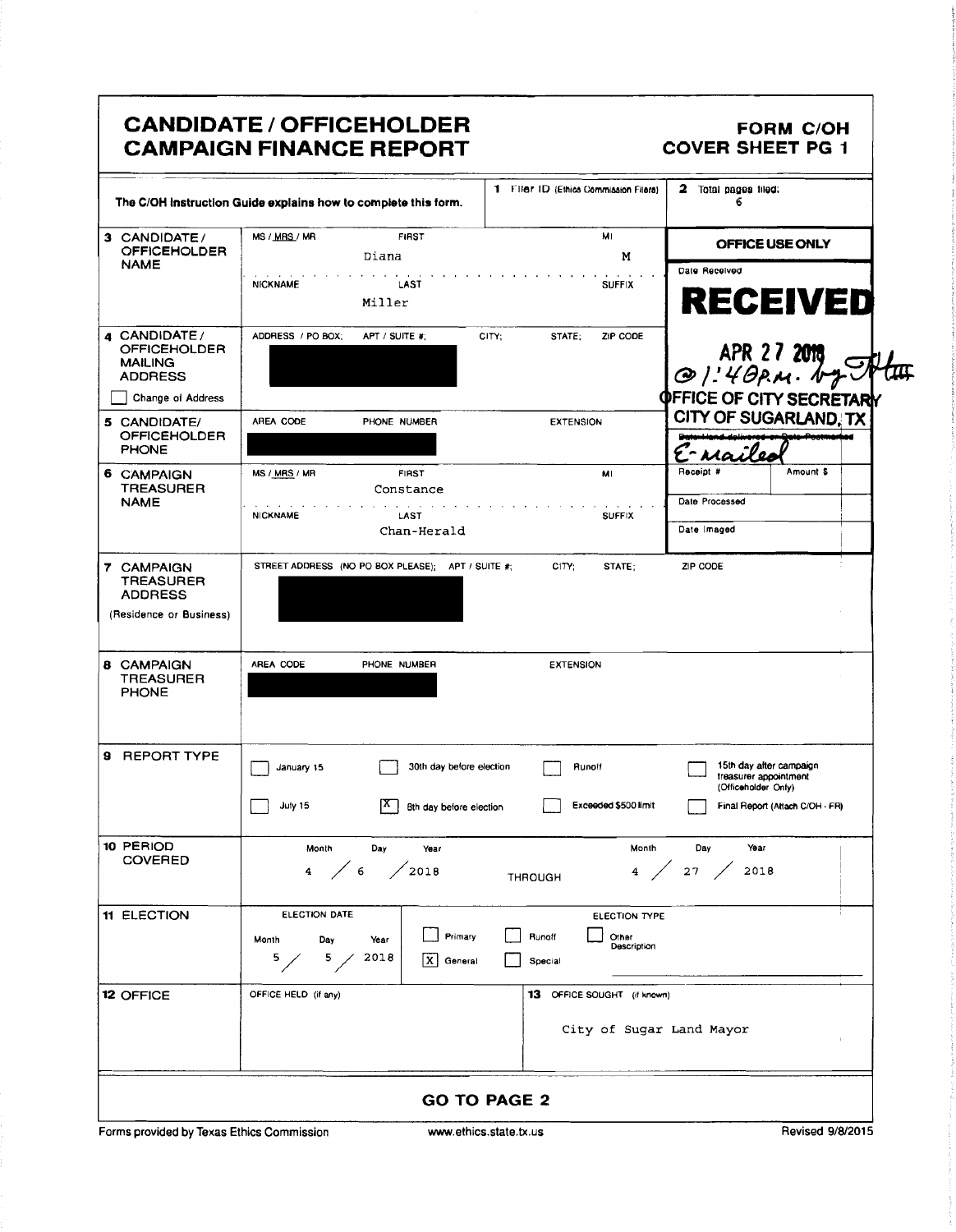## CANDIDATE / OFFICEHOLDER<br>CANDIDATE / OFFICEHOLDER CAMPAIGN FINANCE REPORT COVER SHEET PG 2

| 14 C/OH NAME                                   |                                                                                                                                                                                                                                                                          |                                                                                                                                                                                                | 15 Filer ID (Ethics Commission Filers) |  |  |
|------------------------------------------------|--------------------------------------------------------------------------------------------------------------------------------------------------------------------------------------------------------------------------------------------------------------------------|------------------------------------------------------------------------------------------------------------------------------------------------------------------------------------------------|----------------------------------------|--|--|
| Diana M Miller<br><b>16 NOTICE FROM</b>        |                                                                                                                                                                                                                                                                          | THIS BOX IS FOR NOTICE OF POLITICAL CONTRIBUTIONS ACCEPTED OR POLITICAL EXPENDITURES MADE BY POLITICAL COMMITTEES TO                                                                           |                                        |  |  |
| <b>POLITICAL</b><br>COMMITTEE(S)               | SUPPORT THE CANDIDATE / OFFICEHOLDER. THESE EXPENDITURES MAY HAVE BEEN MADE WITHOUT THE CANDIDATE'S OR OFFICEHOLDER'S<br>KNOWLEDGE OR CONSENT. CANDIDATES AND OFFICEHOLDERS ARE REQUIRED TO REPORT THIS INFORMATION ONLY IF THEY RECEIVE NOTICE<br>OF SUCH EXPENDITURES. |                                                                                                                                                                                                |                                        |  |  |
|                                                | <b>COMMITTEE TYPE</b>                                                                                                                                                                                                                                                    | <b>COMMITTEE NAME</b>                                                                                                                                                                          |                                        |  |  |
|                                                | <b>GENERAL</b>                                                                                                                                                                                                                                                           |                                                                                                                                                                                                |                                        |  |  |
|                                                |                                                                                                                                                                                                                                                                          | <b>COMMITTEE ADDRESS</b>                                                                                                                                                                       |                                        |  |  |
|                                                | <b>SPECIFIC</b>                                                                                                                                                                                                                                                          |                                                                                                                                                                                                |                                        |  |  |
|                                                |                                                                                                                                                                                                                                                                          | COMMITTEE CAMPAIGN TREASURER NAME                                                                                                                                                              |                                        |  |  |
| <b>Additional Pages</b>                        |                                                                                                                                                                                                                                                                          |                                                                                                                                                                                                |                                        |  |  |
|                                                |                                                                                                                                                                                                                                                                          | COMMITTEE CAMPAIGN TREASURER ADDRESS                                                                                                                                                           |                                        |  |  |
| 17 CONTRIBUTION                                | 1.                                                                                                                                                                                                                                                                       | TOTAL POLITICAL CONTRIBUTIONS OF \$50 OR LESS (OTHER THAN                                                                                                                                      |                                        |  |  |
| <b>TOTALS</b>                                  |                                                                                                                                                                                                                                                                          | PLEDGES, LOANS, OR GUARANTEES OF LOANS), UNLESS ITEMIZED                                                                                                                                       | \$                                     |  |  |
|                                                | 2.                                                                                                                                                                                                                                                                       | TOTAL POLITICAL CONTRIBUTIONS<br>(OTHER THAN PLEDGES, LOANS, OR GUARANTEES OF LOANS)                                                                                                           | 350.00<br>\$                           |  |  |
| <b>EXPENDITURE</b><br><b>TOTALS</b>            | З.                                                                                                                                                                                                                                                                       | TOTAL POLITICAL EXPENDITURES OF \$100 OR LESS.<br><b>UNLESS ITEMIZED</b>                                                                                                                       | \$                                     |  |  |
|                                                | 4.                                                                                                                                                                                                                                                                       | TOTAL POLITICAL EXPENDITURES                                                                                                                                                                   | 2940.59<br>£                           |  |  |
| CONTRIBUTION<br><b>BALANCE</b>                 | 5.                                                                                                                                                                                                                                                                       | TOTAL POLITICAL CONTRIBUTIONS MAINTAINED AS OF THE LAST DAY<br>OF REPORTING PERIOD                                                                                                             | 450.00<br>£.                           |  |  |
| <b>OUTSTANDING</b><br><b>LOAN TOTALS</b>       | 6.                                                                                                                                                                                                                                                                       | TOTAL PRINCIPAL AMOUNT OF ALL OUTSTANDING LOANS AS OF THE<br>LAST DAY OF THE REPORTING PERIOD                                                                                                  | \$                                     |  |  |
| <b>18 AFFIDAVIT</b>                            |                                                                                                                                                                                                                                                                          |                                                                                                                                                                                                |                                        |  |  |
|                                                | JESSICA KARINA RAMIREZ<br>Notary ID # 130723724<br><b>My Commission Expires</b><br>June 30, 2020                                                                                                                                                                         | I swear, or affirm, under penalty of perjury, that the accompanying report is<br>true and correct and includes all information required to be reported by me<br>under Title 15, Election Code. |                                        |  |  |
|                                                |                                                                                                                                                                                                                                                                          | Signature of Candidate or Officeholder                                                                                                                                                         |                                        |  |  |
| AFFIX NOTARY STAMP / SEAL ABOVE                |                                                                                                                                                                                                                                                                          |                                                                                                                                                                                                |                                        |  |  |
| Sworn to and subscribed before me, by the said |                                                                                                                                                                                                                                                                          |                                                                                                                                                                                                | this the $\leq$                        |  |  |
| dav of                                         |                                                                                                                                                                                                                                                                          | to certify which, witness my hand and seal of office.                                                                                                                                          |                                        |  |  |
|                                                | ากก                                                                                                                                                                                                                                                                      | MINCE                                                                                                                                                                                          |                                        |  |  |
| ignature of officer administering oath         |                                                                                                                                                                                                                                                                          | Printed name of officer administering oath                                                                                                                                                     | Title of officer administering oath    |  |  |
| Forms provided by Texas Ethics Commission      |                                                                                                                                                                                                                                                                          | www.ethics.state.tx.us                                                                                                                                                                         | Revised 9/8/2015                       |  |  |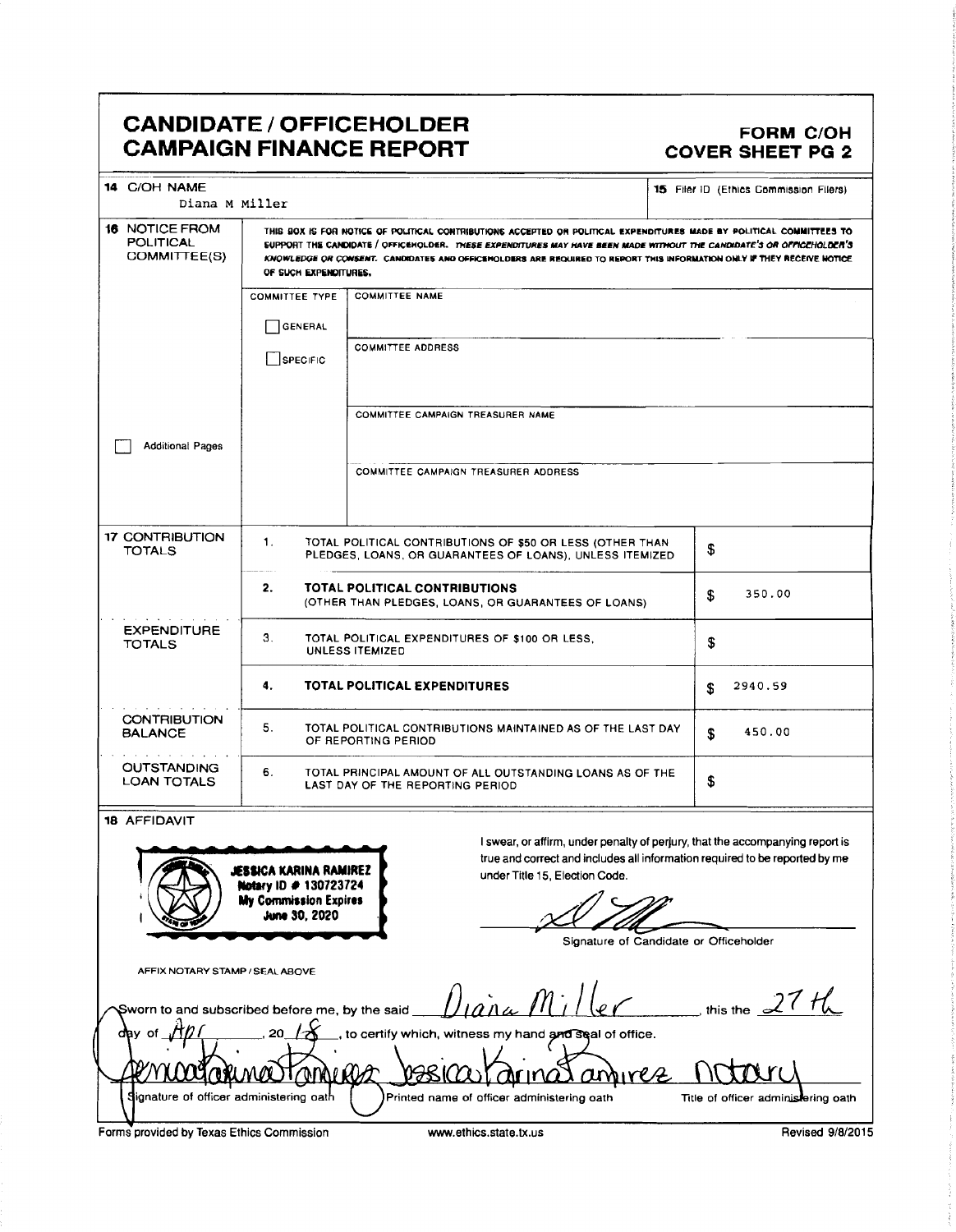# SUBTOTALS - C/OH FORM C/OH

# COVER SHEET PG 3

|     | 19 FILER NAME<br>20 Filer ID (Ethics Commission Filers)<br>Diana Miller                      |                                  |
|-----|----------------------------------------------------------------------------------------------|----------------------------------|
|     | 21 SCHEDULE SUBTOTALS<br><b>NAME OF SCHEDULE</b>                                             | <b>SUBTOTAL</b><br><b>AMOUNT</b> |
| 1,  | $\mathbf{x}$<br>SCHEDULE A1: MONETARY POLITICAL CONTRIBUTIONS                                | \$350.00                         |
| 2.  | SCHEDULE A2: NON-MONETARY (IN-KIND) POLITICAL CONTRIBUTIONS                                  | \$                               |
| З.  | SCHEDULE B: PLEDGED CONTRIBUTIONS                                                            | \$                               |
| 4.  | <b>SCHEDULE E: LOANS</b>                                                                     | s                                |
| 5.  | SCHEDULE F1: POLITICAL EXPENDITURES MADE FROM POLITICAL CONTRIBUTIONS                        | \$                               |
| 6.  | SCHEDULE F2: UNPAID INCURRED OBLIGATIONS                                                     | \$                               |
| 7.  | SCHEDULE F3: PURCHASE OF INVESTMENTS MADE FROM POLITICAL CONTRIBUTIONS                       | \$                               |
| 8.  | SCHEDULE F4: EXPENDITURES MADE BY CREDIT CARD                                                | \$                               |
| 9.  | $\mathbf x$<br>SCHEDULE G: POLITICAL EXPENDITURES MADE FROM PERSONAL FUNDS                   | 2940.59<br>s.                    |
| 10. | SCHEDULE H: PAYMENT MADE FROM POLITICAL CONTRIBUTIONS TO A BUSINESS OF C/OH                  | s                                |
| 11. | SCHEDULE I: NON-POLITICAL EXPENDITURES MADE FROM POLITICAL CONTRIBUTIONS                     | \$                               |
| 12. | SCHEDULE K: INTEREST, CREDITS, GAINS, REFUNDS, AND CONTRIBUTIONS<br><b>RETURNED TO FILER</b> | \$                               |
|     |                                                                                              |                                  |

 $\lambda$  ,  $\lambda$  ,  $\lambda$  ,  $\lambda$  $\mathcal{L}$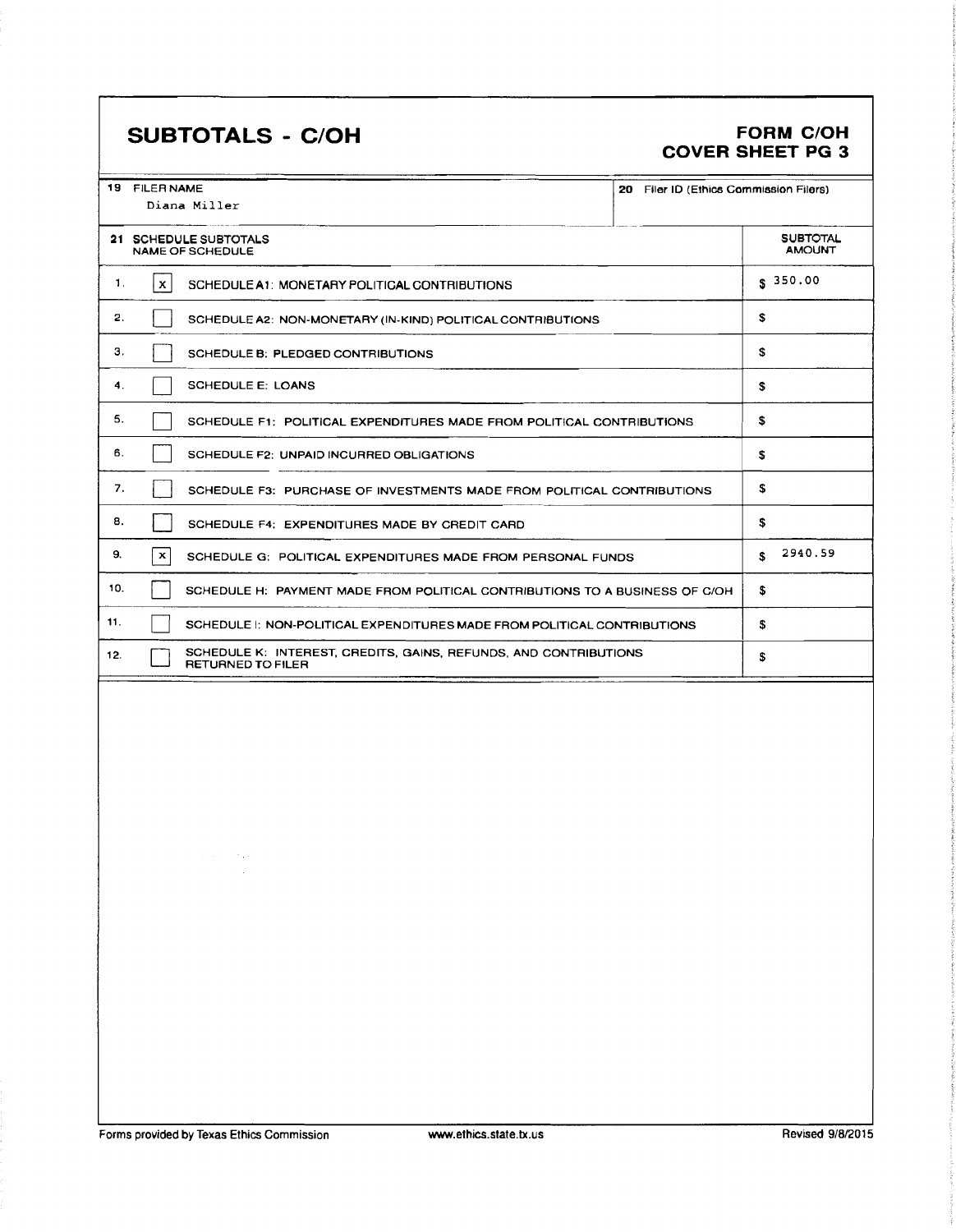|  |  | <b>MONETARY POLITICAL CONTRIBUTIONS</b> |
|--|--|-----------------------------------------|
|--|--|-----------------------------------------|

SCHEDULE A1

|                     | The Instruction Guide explains how to complete this form.                                                                                                                | 1 Total pages Schedule A1:<br>ı                                       |
|---------------------|--------------------------------------------------------------------------------------------------------------------------------------------------------------------------|-----------------------------------------------------------------------|
| 2 FILER NAME        | Diana M Miller                                                                                                                                                           | 3 Filer ID (Ethics Commission Filers)                                 |
| 4 Date<br>4/17/2018 | 5 Full name of contributor<br>Cary Jones<br>المنافر والمتواطن والمتناول والمنافر والمتناول والمنافر والمناول والمناور<br>6 Contributor address;<br>City; State; Zip Code | 7 Amount of contribution (\$)<br>250.00                               |
| Retired             | 8 Principal occupation / Job title (See Instructions)<br>9                                                                                                               | Employer (See Instructions)<br>n/a                                    |
| Date                | Full name of contributor<br>Bhadra Grover                                                                                                                                | Amount of contribution (\$)                                           |
| 4/20/2018           | Contributor address;<br>City; State; Zip Code                                                                                                                            | 100.00                                                                |
| Retired             | Principal occupation / Job title (See Instructions)                                                                                                                      | Employer (See Instructions)                                           |
| Date                | Full name of contributor                                                                                                                                                 | $\Box$ out-of-state PAC (ID#: $\Box$ )<br>Amount of contribution (\$) |
|                     | Contributor address;<br>City; State; Zip Code                                                                                                                            |                                                                       |
|                     | Principal occupation / Job title (See Instructions)                                                                                                                      | Employer (See Instructions)                                           |
| Date                | Full name of contributor                                                                                                                                                 | Amount of contribution (\$)                                           |
|                     | the contract of the contract of the contract of<br>Contributor address;<br>City;<br>State; Zip Code                                                                      |                                                                       |
|                     | Principal occupation / Job title (See Instructions)                                                                                                                      | Employer (See Instructions)                                           |
|                     |                                                                                                                                                                          |                                                                       |
|                     |                                                                                                                                                                          |                                                                       |
|                     |                                                                                                                                                                          |                                                                       |
|                     | ATTACH ADDITIONAL COPIES OF THIS SCHEDULE AS NEEDED<br>If contributor is out-of-state PAC, please see instruction guide for additional reporting requirements.           |                                                                       |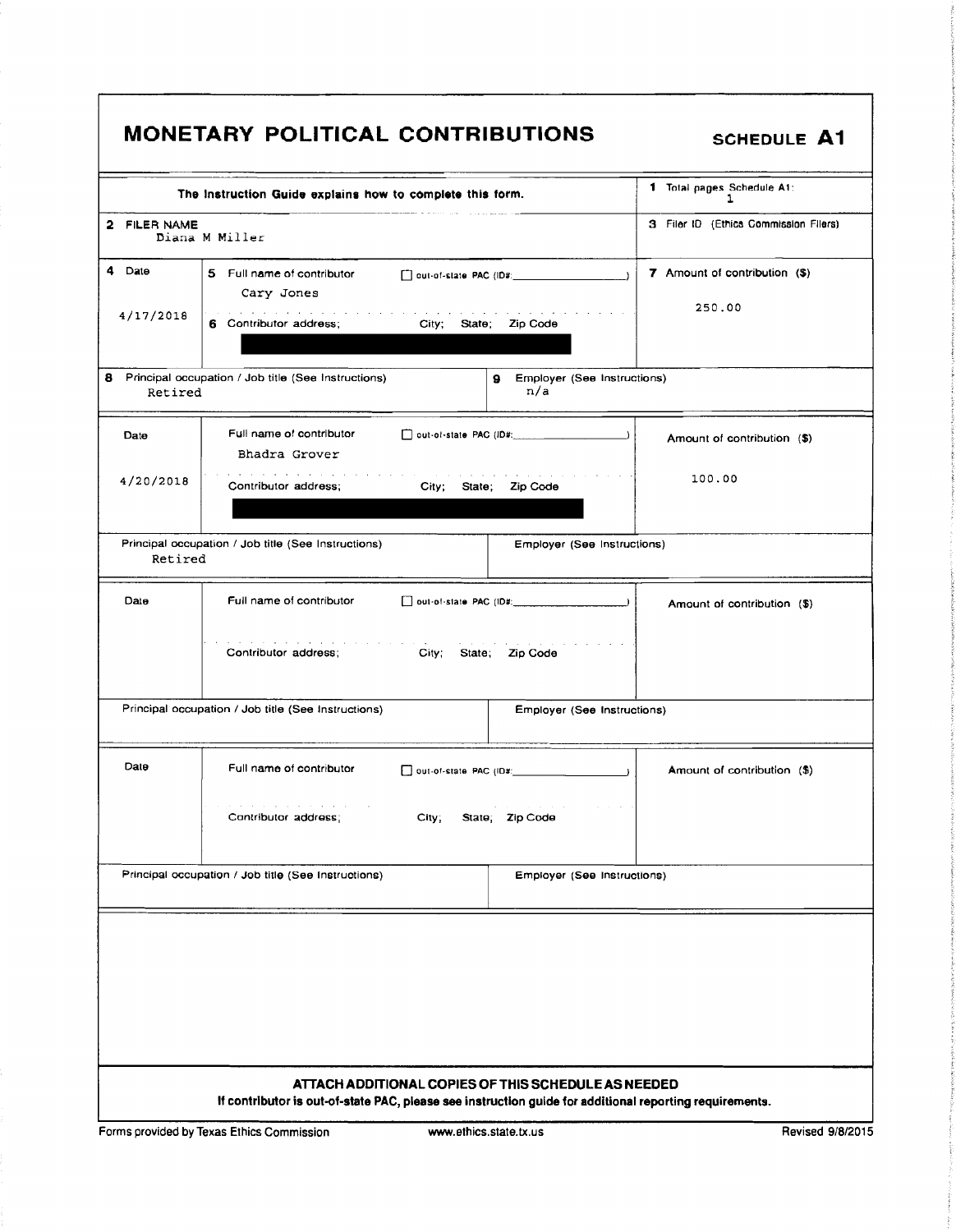### POLITICAL EXPENDITURES MADE FROM PERSONAL FUNDS SCHEDULE G

### EXPENDITURE CATEGORIES FOR BOX 8(a) Advertising Expense Event Expense Loan Repayment/Reimbursement Solicitation/Fundraising Expense<br>Accounting Raymont Account For Expense Connect China Expense Transportation Equipment & Rela<br>Consulting Expense For Food/Bever Office Overhead/Rental Expense Transportation Equipment & Related Expense<br>
Polling Expense Travel in District Coneulting Expense Food/Beverage Expense Polling Expense Travel In District<br>Contributions/Donations Made By Gift/Awards/Memorials Expense Printing Expense Travel Out Of District<br>Travel Out Of District Contributions/Donations Made By Gitt/Awards/Memorials Expense Primting Expense Fravel Out Of District Travel Cut<br>Candidate/Officeholder/Political Committee Legal Services Salaries/Wages/Contract Labor Other (enter a catego Credit Card Payment The Instruction Guide explains how to complete this form. 1 Total pages Schedule G: 2 FILER NAME 3 Filer ID (Ethics Commission Filers)<br>2 Diana Miller 4 Date 5 Payee name  $4/13/18$  Frost Bank 6 Amount (\$) 7 Payee address; City; State; Zip Code 8. 00 **Reimbursement from** political contributions intended 8 **a a**) Category (See Categories listed at the top of this schedule) (b) Description PURPOSE<br>OF PUHPOSE<br>
OF ACCOUNTing/Banking<br>
Check if Austin, TX, officeholder living experse Accounting/ Banking Check if Austin, TX, officeholder living expense 9 Complete ONLY if direct Candidate / Officeholder name Correct Complete Sought Constructs of Container to benefit C/OH Date Payee name<br>1/6/18 Vistaprint Amount (\$) Payee address; City; State; Zip Code 1204. 12 Reimbursement from political contributions intended Category (See Categories listed at the top of this schedule) (b) Description PURPOSE<br>OF PUHPOSE Printing Expense<br>
OF OF Check if travel outside of Texas. Complete Schedule T.<br>
Check if Austin. TX. officeholder living expense  $\Box$  Check if Austin, TX, officeholder living expense Complete ONLY if direct Candidate / Officeholder name Office sought Complete CONLY if direct Candidate / Officeholder name expenditure to benefit C/OH Date Payee name 4/ 24/ 18 Fort Bend Independent News Amount (\$) Payee address; City; State; Zip Code 500. 00  $X$  Reimbursement from political contributions interxied Category (See Categories listed at the top of this schedule) (b) Description PURPOSE<br>
OF Advertising<br>
EXPENDITURE Check if travel outside of Texas. Complete Schedule T.  $\perp$  Check if Austin, TX, officeholder living expense Complete ONLY if direct Candidate / Officeholder name Office sought Office held expenditure to benefit C/OH ATTACH ADDITIONAL COPIES OF THIS SCHEDULE AS NEEDED